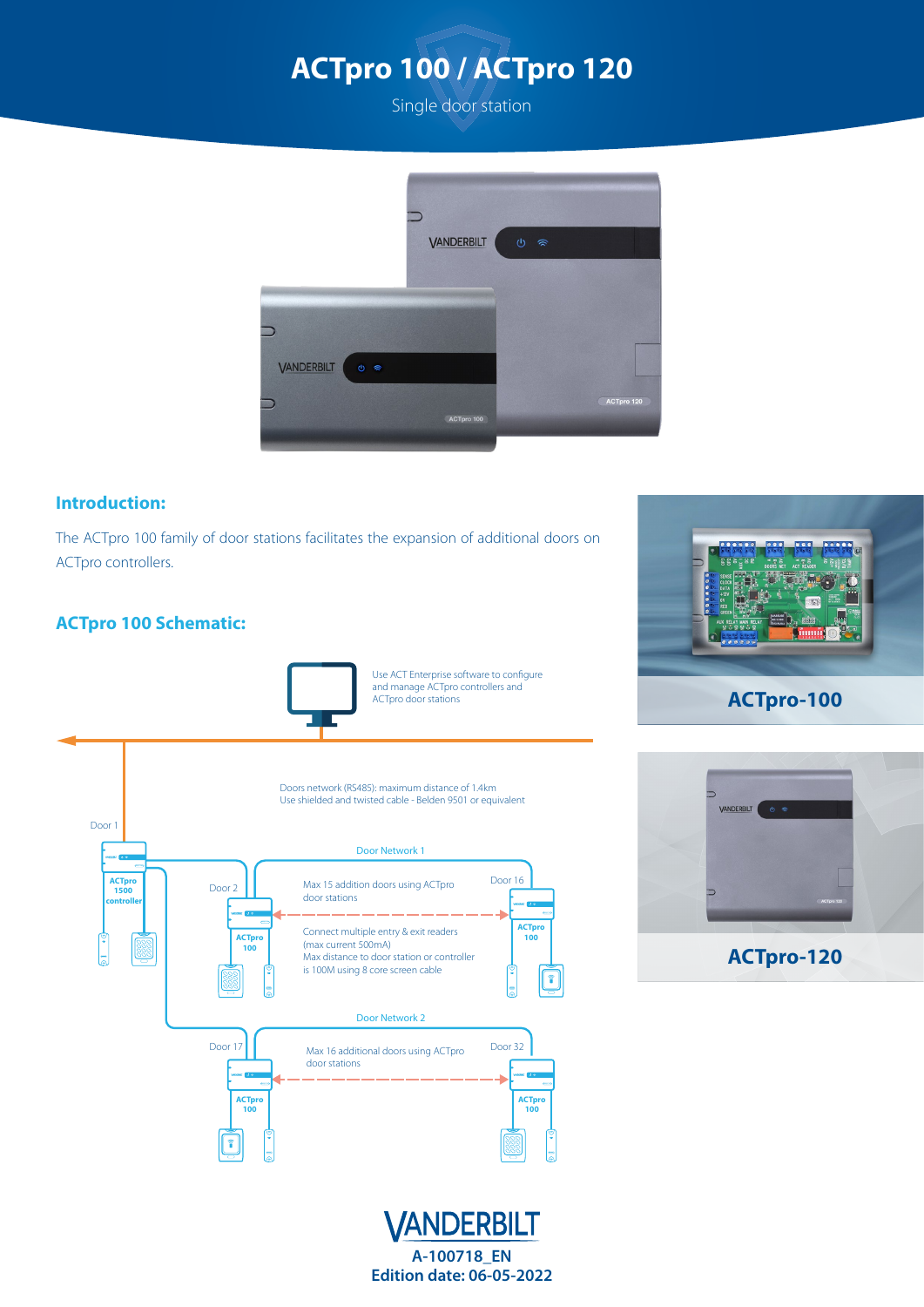# **ACTpro 100 / ACTpro 120**

Single door station

#### **Main Features - ACTpro 100:**

- Main Relay for door control (5A/50V AC/DC)
- AUX relay for alarm monitoring (1A/50V AC/DC)
- Supports all ACTpro readers including MIFARE Classic, DESFire EV1
- Supports Clock&Data or Wiegand readers
- Multiple entry & exit readers
- Reader short circuit protection
- **Break Glass Monitoring**
- Supply Voltage Monitoring
- Request to exit
- **Door monitoring**
- **Tamper and Mains present monitoring**
- Status LED's
- Space in enclosure for cable management
- **D** Interlock
- **Anti passback**
- Supports monitoring of motorised deadbolts

#### **Certifications:**

#### **ACTpro-100:**

This equipment type is in compliance with the following EU Directives for CE marking:

- **•** Directive 2014/30/EU (Electromagnetic Compatibility Directive)
- **•** Directive 2011/65/EU (Restriction of the use of certain hazardous substances Directive)

Declaration of conformity available at: **<http://van.fyi?Link=DoC>**

#### **ACTpro-120:**

This equipment type is in compliance with the following EU Directives for CE marking:

- **•** Directive 2014/30/EU (Electromagnetic Compatibility Directive)
- **•** Directive 2014/35/EU (Low Voltage Directive)
- **•** Directive 2011/65/EU (Restriction of the use of certain hazardous substances Directive)

Declaration of conformity available at: **<http://van.fyi?Link=DoC>**

 $\epsilon$ 

Download manual from: **<http://van.fyi?Link=ACTpro100>**







#### **Installation Guideline ACTpro-100 & ACTpro-120:**

- **•** For indoor use only
- **•** The ACTpro-100 door-stations are compatible with the ACTpro family of controllers
- **•** The ACTpro-120 must be installed as a permanently connected piece of equipment by a licensed electrician in accordance with local / national codes

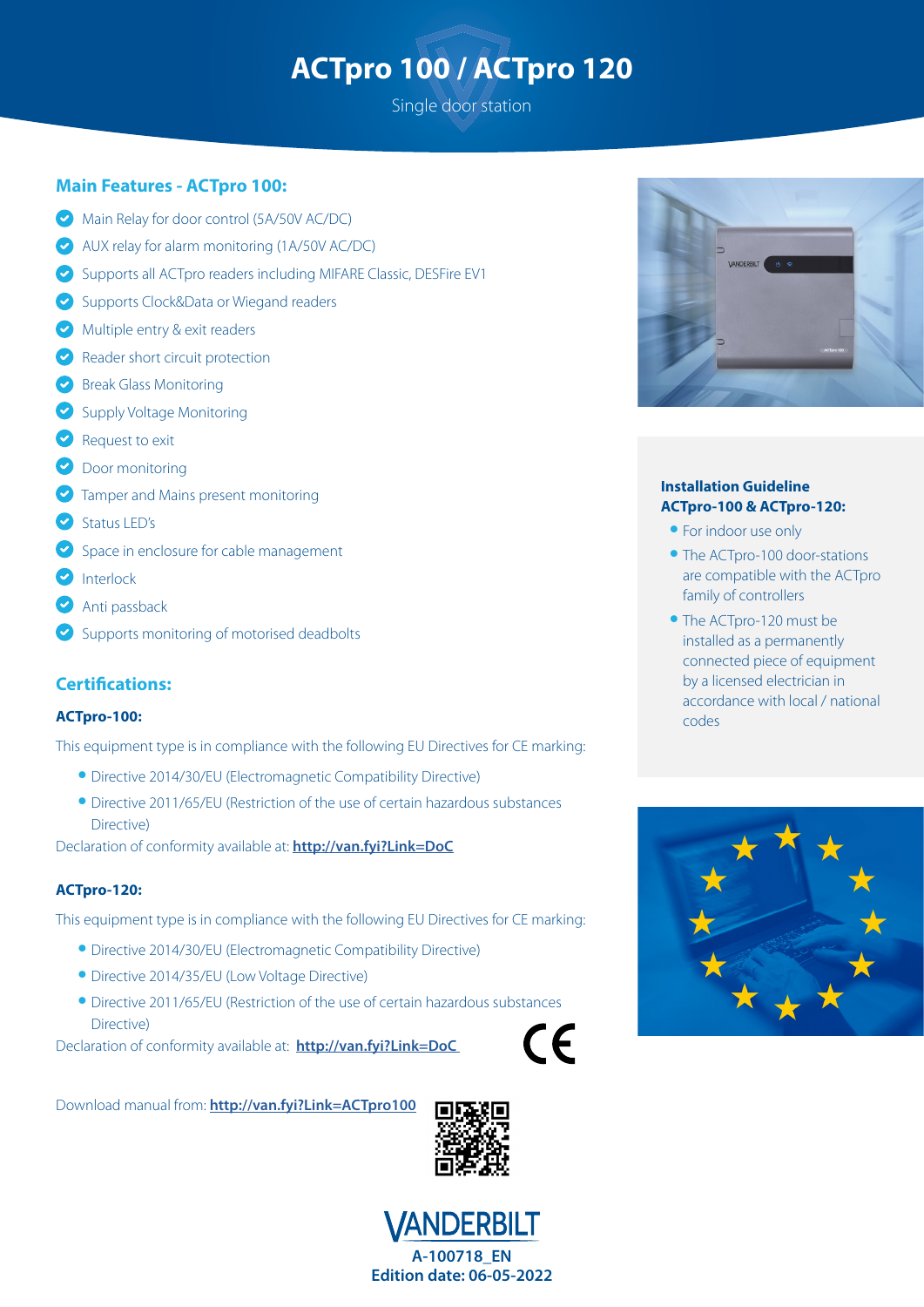# **ACTpro 100 / ACTpro 120**

Single door station

| <b>Product/Technical</b><br><b>Specificaiton:</b>                            | <b>ACTpro-100</b>                      | <b>ACTpro-120</b>                      |
|------------------------------------------------------------------------------|----------------------------------------|----------------------------------------|
| Vanderbilt Material<br>Number                                                | V54502-C120-A100                       | V54502-C122-A100                       |
| Harmonized System (HS)                                                       | 84719000                               | 84719000                               |
| Input Voltage Range<br>(Controller)                                          | 9 - 28V DC                             | 9 - 28V DC                             |
| <b>Current Consumption</b><br>(Controller)                                   | 40 - 120mA                             | 40 - 120mA                             |
| <b>Operating Environment</b>                                                 | Surface mounting,<br>Internal Use only | Surface mounting,<br>Internal Use only |
| Environmental<br>Temperature                                                 | $-10$ to $+55^{\circ}$ C               | $-10$ to $+55^{\circ}$ C               |
| Gross Product Weight (Kg)<br>0.62 1.14 3.06                                  | 0.60                                   | 1.1                                    |
| NET Product Weight (Kg)                                                      | 0.51                                   | 0.937                                  |
| Size (mm) W x L x D                                                          | $236 \times 165 \times 55$             | 236 x 255 x 84                         |
| <b>RoHS</b>                                                                  | Yes                                    | Yes                                    |
| Reach                                                                        | Yes                                    | Yes                                    |
| <b>WEEE</b>                                                                  | Yes                                    | Yes                                    |
| Enclosure Material ABS,<br>gray ABS, gray 1.2 mm<br>steel gray powder coated | ABS, Gray                              | ABS, Gray                              |
| <b>LED Status Indicators</b>                                                 | Yes                                    | Yes                                    |
| <b>PSU Fault Output</b>                                                      | N/A                                    | <b>No</b>                              |
| Lid opening tamper<br>detection (front)                                      | Yes                                    | Yes                                    |
| Rear tamper detection                                                        | <b>No</b>                              | <b>No</b>                              |
| <b>MTBF</b>                                                                  | 200,000 hr                             | 200,000 hr                             |







#### **Relay Load**

When used with inductive loads (Maglock/Strike locks) the following rating apply for:

- **•** Main Relay: 1.5A @ 30VDC or 1.5A @ 50VAC
- **•** Aux Relay: 400mA @ 30VDC